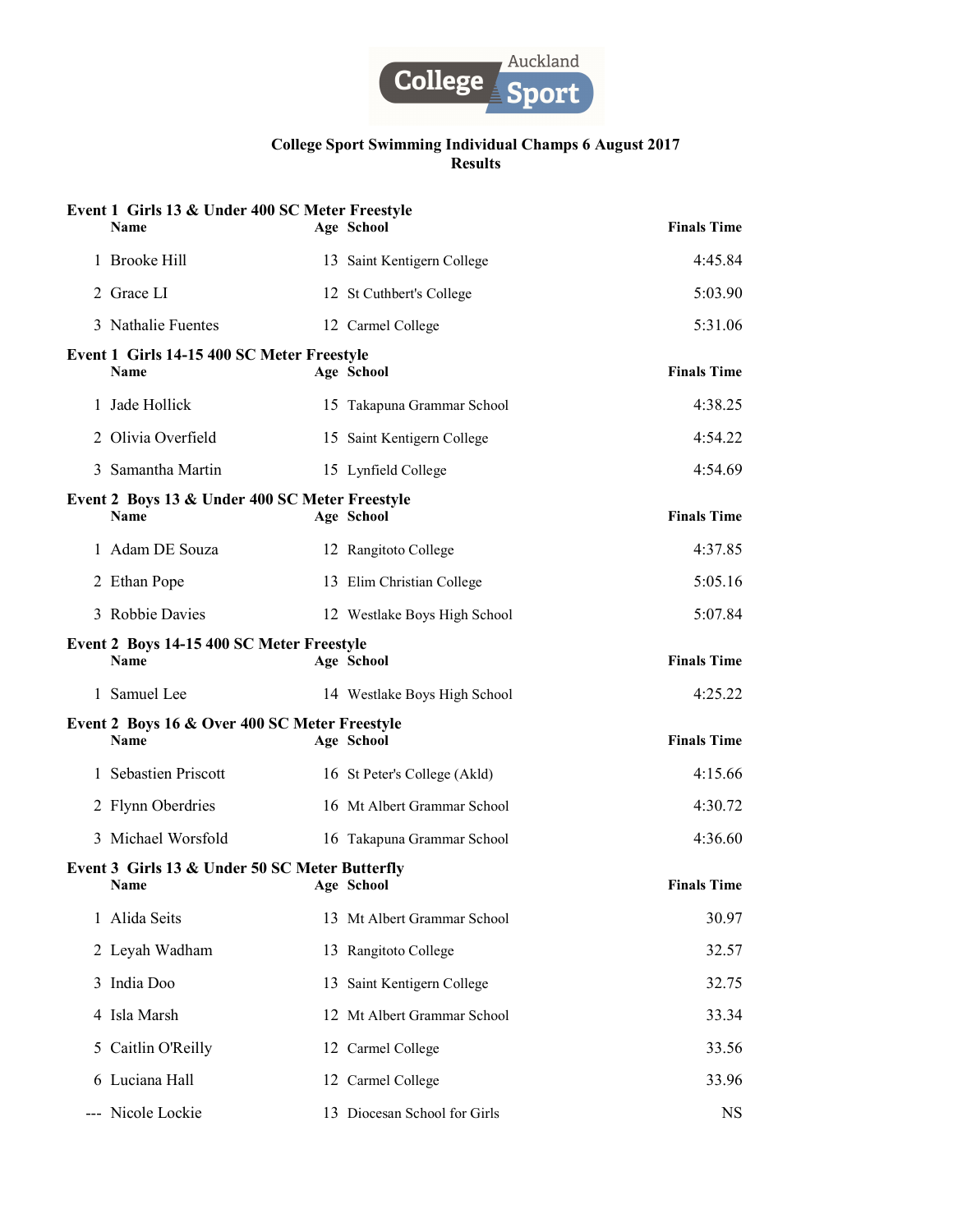

# Event 3 Girls 14-15 50 SC Meter Butterfly

| Name                                                    | Age School                        | <b>Finals Time</b> |
|---------------------------------------------------------|-----------------------------------|--------------------|
| 1 Lily Zhang                                            | 14 Northcote College              | 29.72              |
| 2 Jade Hollick                                          | 15 Takapuna Grammar School        | 30.38              |
| 3 Mine Nel                                              | 14 Rangitoto College              | 31.12              |
| 4 Sinead Kelly                                          | 15 Mt Albert Grammar School       | 32.31              |
| 5 Madison Poingdestre                                   | 15 Epsom Girls Grammar School     | 32.60              |
| 6 Eva Williams                                          | 15 Mt Albert Grammar School       | 33.22              |
| 7 Ella Speight                                          | 15 Mt Albert Grammar School       | 33.25              |
| 8 Olivia Overfield                                      | 15 Saint Kentigern College        | 33.87              |
| 9 Amy Laithwaite                                        | 14 Baradene College of the Sacred | 35.31              |
| Event 3 Girls 16 & Over 50 SC Meter Butterfly<br>Name   |                                   | <b>Finals Time</b> |
|                                                         | Age School                        |                    |
| 1 Summer Miln                                           | 16 Baradene College of the Sacred | 29.22              |
| 2 Chloe Kim                                             | 16 Takapuna Grammar School        | 32.13              |
| Event 4 Boys 13 & Under 50 SC Meter Butterfly<br>Name   | Age School                        | <b>Finals Time</b> |
| 1 Cameron Gray                                          | 13 Westlake Boys High School      | 28.54              |
| 2 Andre Yiu                                             | 13 Macleans College               | 29.85              |
| 3 Michael Chapman                                       | 12 Mt Albert Grammar School       | 30.38              |
| 4 Mitch Grigorov                                        | 13 Westlake Boys High School      | 32.16              |
| 5 Ethan Pope                                            | 13 Elim Christian College         | 35.41              |
| Event 4 Boys 14-15 50 SC Meter Butterfly<br><b>Name</b> | Age School                        | <b>Finals Time</b> |
| 1 Jae UM                                                | 14 Westlake Boys High School      | 28.60              |
| 2 Jack Blondel                                          | 15 Rangitoto College              | 28.72              |
| 3 Sean Gibbs                                            | 14 Glendowie College              | 28.97              |
| 4 Daniel Lee                                            | 15 Rangitoto College              | 29.35              |
| Event 4 Boys 16 & Over 50 SC Meter Butterfly<br>Name    | Age School                        | <b>Finals Time</b> |
| 1 Joshua Lee                                            | 16 Westlake Boys High School      | 27.03              |
| 2 Mitchell Landall                                      | 17 St Peter's College (Akld)      | 28.87              |
| 3 Michael Worsfold                                      | 16 Takapuna Grammar School        | 29.21              |
| 4 Kyle Shears                                           | 16 Westlake Boys High School      | 29.78              |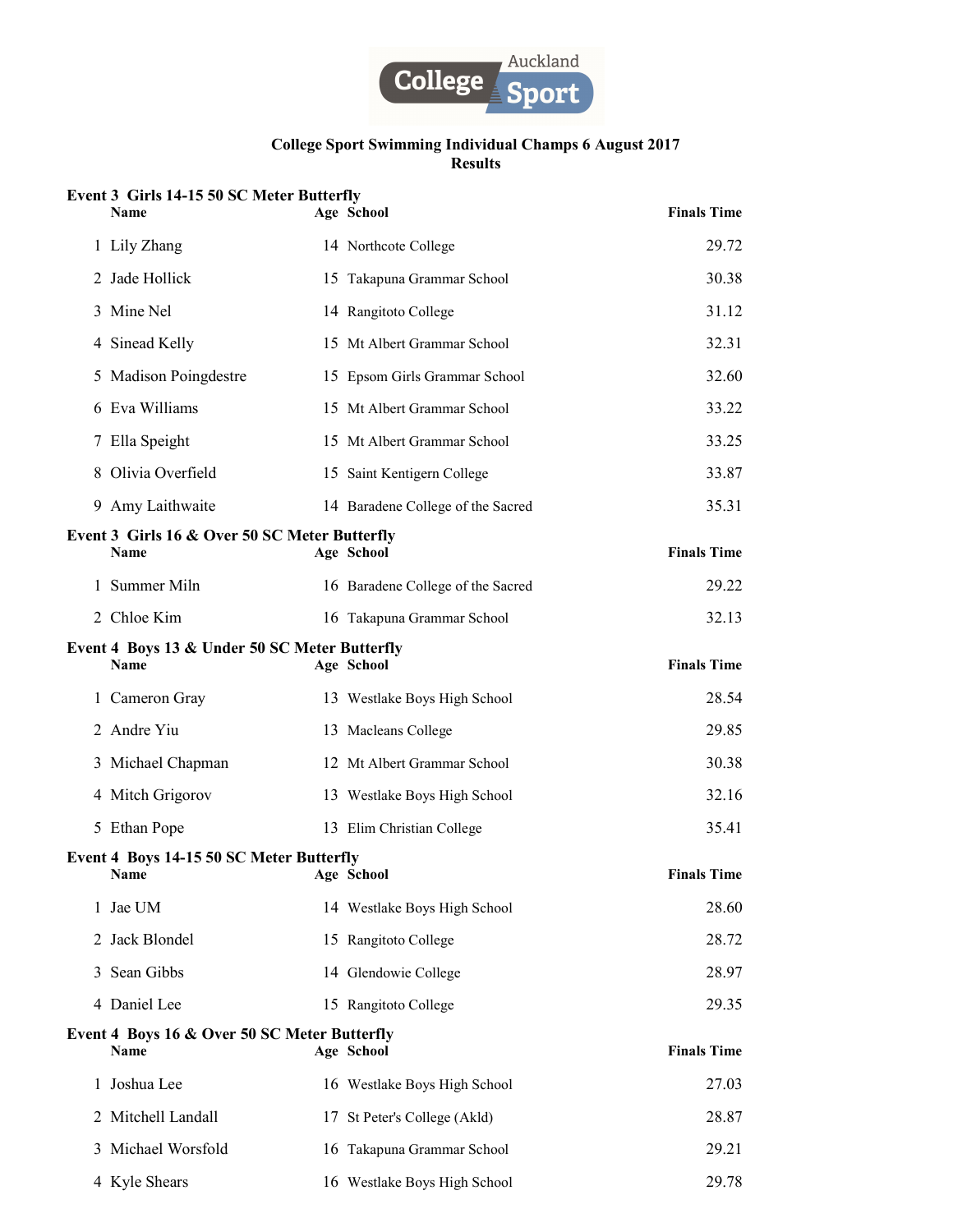

|   | Event 5 Girls 13 & Under 50 SC Meter Breaststroke<br><b>Name</b> | Age School                        | <b>Finals Time</b> |
|---|------------------------------------------------------------------|-----------------------------------|--------------------|
|   | 1 Trelise Dance                                                  | 12 Sancta Maria College           | 34.94              |
|   | 2 Grace LI                                                       | 13 Carmel College                 | 39.94              |
|   | 3 Chantal Rapley                                                 | 12 Rangitoto College              | 42.28              |
|   | 4 Vittoria DI Pietro Selwyn                                      | 13 Diocesan School for Girls      | 43.66              |
|   | --- Jelani Wetzell                                               | 13 Westlake Girls High School     | <b>NS</b>          |
|   | --- Edie Ancell                                                  | 12 Mt Albert Grammar School       | <b>NS</b>          |
|   | --- Emma Pasquill                                                | 13 Pinehurst School               | <b>NS</b>          |
|   | Event 5 Girls 14-15 50 SC Meter Breaststroke<br>Name             | Age School                        | <b>Finals Time</b> |
|   | 1 Madison Poingdestre                                            | 15 Epsom Girls Grammar School     | 38.09              |
|   | 2 Nia Nia Lloyd                                                  | 14 Green Bay High School          | 39.78              |
|   | --- Ella Speight                                                 | 15 Mt Albert Grammar School       | DQ                 |
|   | Event 6 Boys 13 & Under 50 SC Meter Breaststroke<br><b>Name</b>  | Age School                        | <b>Finals Time</b> |
|   | 1 Jacob Wong Woo                                                 | 13 Rosmini College                | 33.37              |
|   | 2 Andre Yiu                                                      | 13 Macleans College               | 34.44              |
|   | 3 Jingyao (Tony) Gao                                             | 12 Pinehurst School               | 39.50              |
|   | 4 Ethan Pope                                                     | 13 Elim Christian College         | 40.55              |
|   | 5 Keelin Reedy                                                   | 13 Northcote College              | 41.53              |
|   | --- Adam Woo                                                     | 13 Botany Downs Secondary College | <b>NS</b>          |
|   | Event 6 Boys 14-15 50 SC Meter Breaststroke<br>Name              | Age School                        | <b>Finals Time</b> |
|   | *1 Hoani Hakiwai                                                 | 15 Green Bay High School          | 33.75              |
|   | *1 Samuel Lee                                                    | 14 Westlake Boys High School      | 33.75              |
|   | 3 Lyall Hill                                                     | 15 Te Aho O Te Kura Pounamu       | 34.02              |
|   | 4 Jack Blondel                                                   | 15 Rangitoto College              | 34.06              |
| 5 | Daniel Lee                                                       | 15 Rangitoto College              | 34.07              |
|   | 6 James Dennett                                                  | 15 Mt Albert Grammar School       | 38.22              |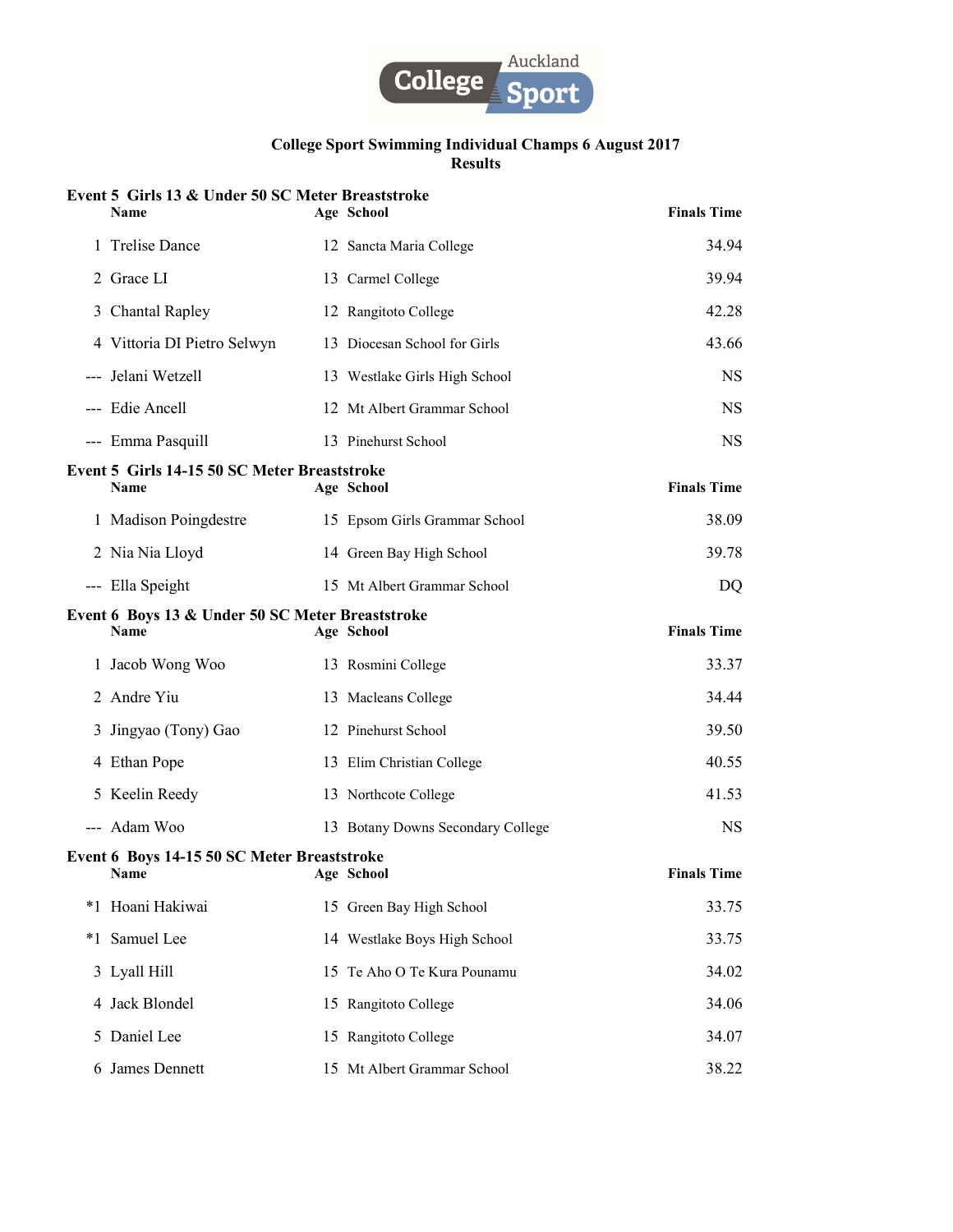

| Event 6 Boys 16 & Over 50 SC Meter Breaststroke<br><b>Name</b> | Age School                        | <b>Finals Time</b> |
|----------------------------------------------------------------|-----------------------------------|--------------------|
| 1 Michael Worsfold                                             | 16 Takapuna Grammar School        | 31.50              |
| Event 7 Girls 13 & Under 50 SC Meter Backstroke                |                                   |                    |
| Name                                                           | Age School                        | <b>Finals Time</b> |
| 1 Chloe Seaman                                                 | 13 Westlake Girls High School     | 31.87              |
| 2 Jelani Wetzell                                               | 13 Westlake Girls High School     | 31.97              |
| 3 Alida Seits                                                  | 13 Mt Albert Grammar School       | 33.22              |
| 4 Jesse Welsh                                                  | 12 Diocesan School for Girls      | 33.91              |
| 5 Alice Raea                                                   | 12 Epsom Girls Grammar School     | 34.41              |
| 6 Raewen Puntanar                                              | 13 Carmel College                 | 34.69              |
| *7 Chantal Rapley                                              | 12 Rangitoto College              | 35.19              |
| *7 Isla Marsh                                                  | 12 Mt Albert Grammar School       | 35.19              |
| --- Nathalie Fuentes                                           | 12 Carmel College                 | NS.                |
| --- Emma Pasquill                                              | 13 Pinehurst School               | NS.                |
| --- Tegan Jenkins                                              | 13 Westlake Girls High School     | NS.                |
| Event 7 Girls 14-15 50 SC Meter Backstroke<br><b>Name</b>      | Age School                        | <b>Finals Time</b> |
| 1 Lily Zhang                                                   | 14 Northcote College              | 30.62              |
| 2 Sinead Kelly                                                 | 15 Mt Albert Grammar School       | 32.22              |
| 3 Eva Williams                                                 | 15 Mt Albert Grammar School       | 33.13              |
| 4 Sarah Brooks                                                 | 14 Baradene College of the Sacred | 34.08              |
| 5 Amy Laithwaite                                               | 14 Baradene College of the Sacred | 40.40              |
| Event 7 Girls 16 & Over 50 SC Meter Backstroke<br><b>Name</b>  | Age School                        | <b>Finals Time</b> |
| 1 Chloe Kim                                                    | 16 Takapuna Grammar School        | 34.09              |
| --- Emma Brooks                                                | 16 Baradene College of the Sacred | <b>NS</b>          |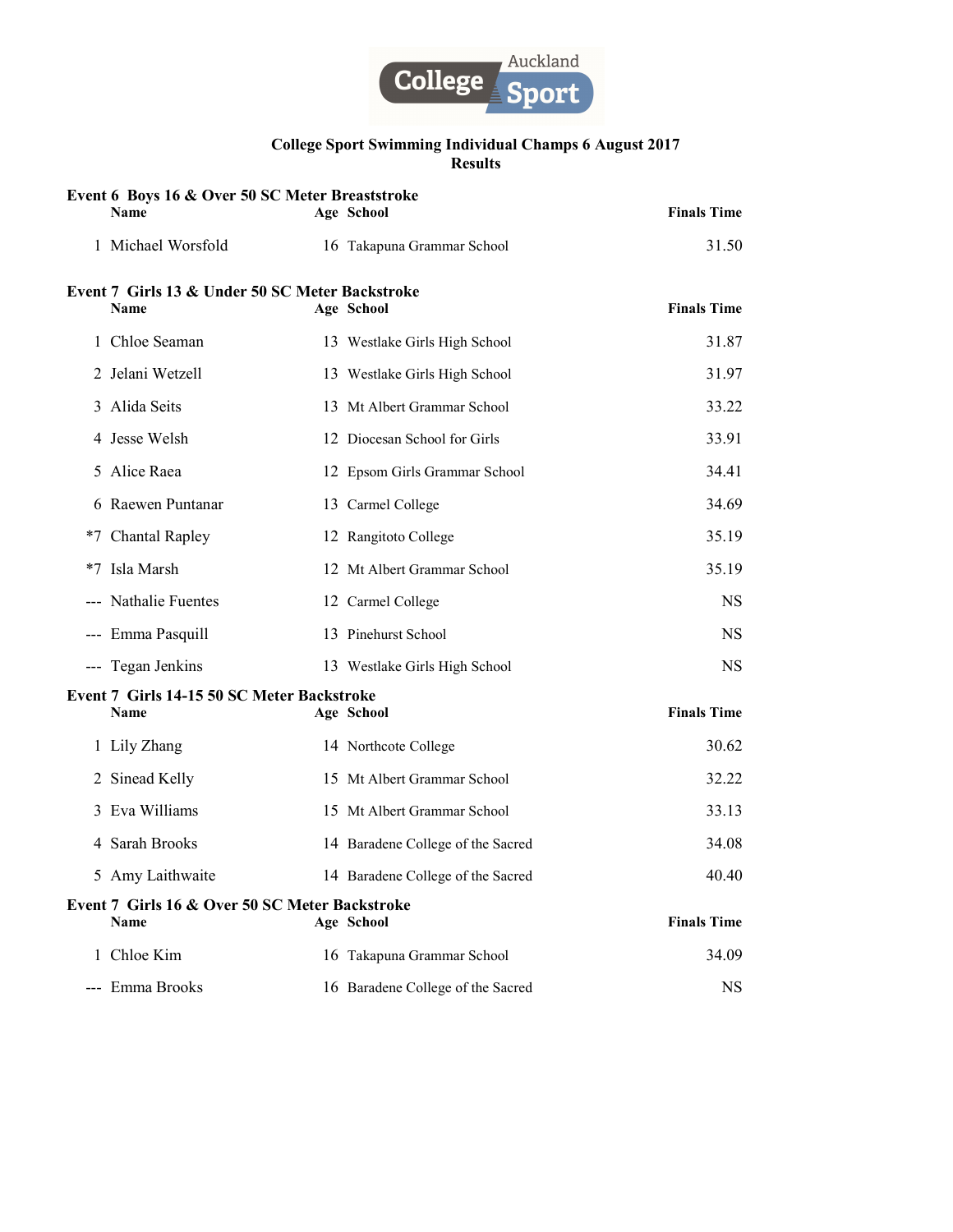

# Event 8 Boys 13 & Under 50 SC Meter Backstroke

|   | <b>Name</b>                                                     | Age School                        | <b>Finals Time</b> |
|---|-----------------------------------------------------------------|-----------------------------------|--------------------|
|   | 1 Cameron Gray                                                  | 13 Westlake Boys High School      | 29.31              |
|   | 2 Samuel Poching                                                | 13 Rangitoto College              | 29.37              |
|   | 3 Tony Tuatagaloa                                               | 12 Mt Albert Grammar School       | 33.98              |
|   | 4 Mitch Grigorov                                                | 13 Westlake Boys High School      | 34.91              |
|   | 5 Robbie Davies                                                 | 12 Westlake Boys High School      | 36.16              |
|   | 6 Isaiah Fusitu'A                                               | 12 St Peter's College (Akld)      | 36.37              |
|   | --- Adam Woo                                                    | 13 Botany Downs Secondary College | <b>NS</b>          |
|   | <b>Event 8 Boys 14-15 50 SC Meter Backstroke</b><br><b>Name</b> | Age School                        | <b>Finals Time</b> |
|   | 1 Jarod Kropp                                                   | 15 Pinehurst School               | 29.03              |
|   | 2 Joseph Nathan                                                 | 14 Mt Albert Grammar School       | 32.16              |
|   | 3 Jack Blondel                                                  | 15 Rangitoto College              | 37.16              |
|   | Event 8 Boys 16 & Over 50 SC Meter Backstroke<br><b>Name</b>    | Age School                        | <b>Finals Time</b> |
|   | 1 Jason Churches                                                | 17 Westlake Boys High School      | 28.90              |
|   | 2 Flynn Oberdries                                               | 16 Mt Albert Grammar School       | 30.97              |
|   | Event 9 Girls 13 & Under 50 SC Meter Freestyle<br><b>Name</b>   | Age School                        | <b>Finals Time</b> |
|   | 1 Jelani Wetzell                                                | 13 Westlake Girls High School     | 28.03              |
|   | 2 Chloe Seaman                                                  | 13 Westlake Girls High School     | 28.90              |
|   | 3 India Doo                                                     | 13 Saint Kentigern College        | 29.35              |
|   | 4 Jesse Welsh                                                   | 12 Diocesan School for Girls      | 30.31              |
|   | 5 Grace LI                                                      | 12 St Cuthbert's College          | 30.66              |
|   | 6 Leyah Wadham                                                  | 13 Rangitoto College              | 30.91              |
| 7 | Caitlin O'Reilly                                                | 12 Carmel College                 | 31.08              |
|   | 8 Raewen Puntanar                                               | 13 Carmel College                 | 31.50              |
|   | 9 Alice Raea                                                    | 12 Epsom Girls Grammar School     | 31.90              |
|   | 10 Grace LI                                                     | 13 Carmel College                 | 34.63              |
|   | --- Edie Ancell                                                 | 12 Mt Albert Grammar School       | <b>NS</b>          |
|   | --- Nathalie Fuentes                                            | 12 Carmel College                 | <b>NS</b>          |
|   | --- Emma Pasquill                                               | 13 Pinehurst School               | <b>NS</b>          |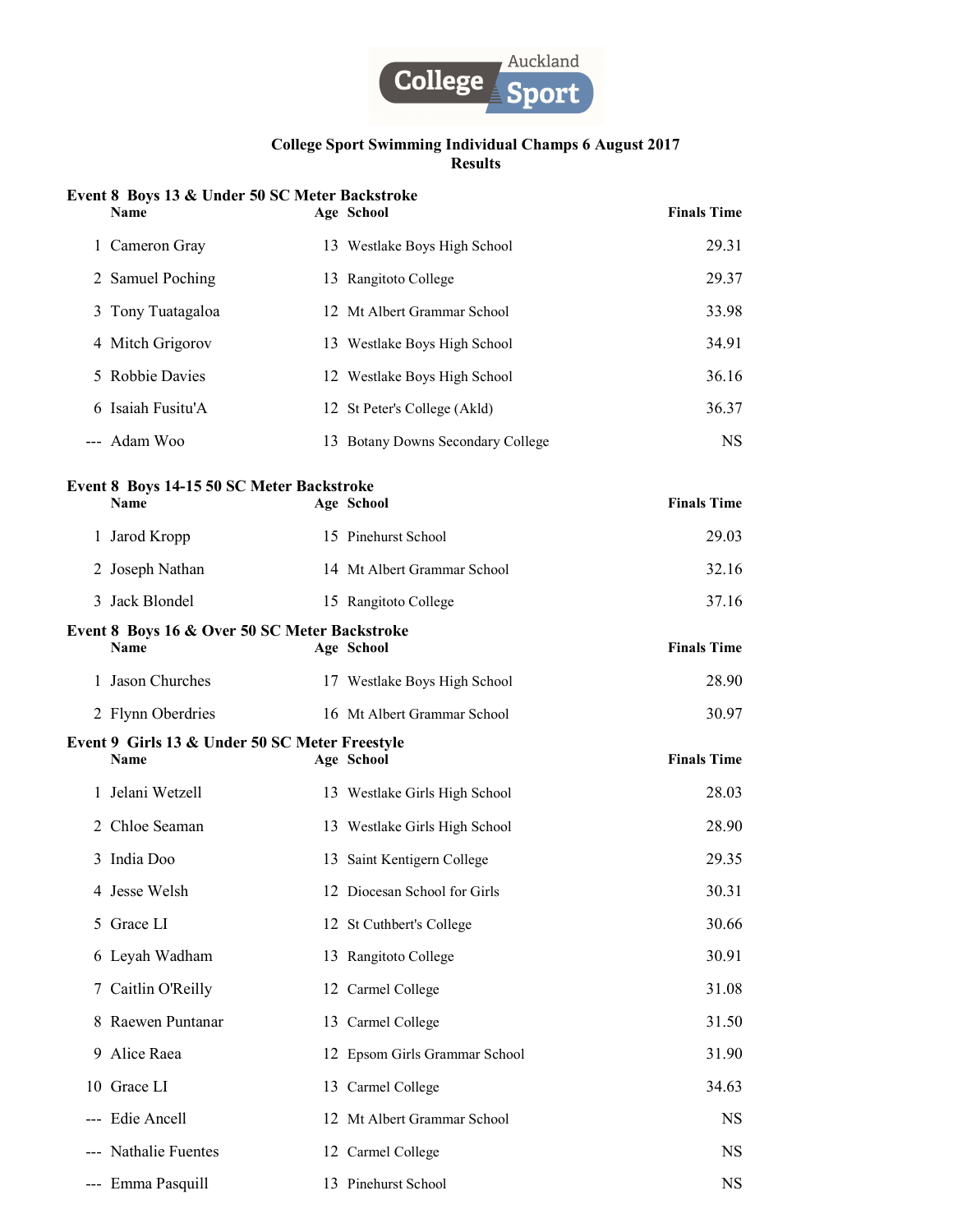

# Event 9 Girls 14-15 50 SC Meter Freestyle

| <b>Name</b>                                                   | Age School                        | <b>Finals Time</b> |
|---------------------------------------------------------------|-----------------------------------|--------------------|
| 1 Mine Nel                                                    | 14 Rangitoto College              | 29.03              |
| 2 Sinead Kelly                                                | 15 Mt Albert Grammar School       | 29.31              |
| 3 Madison Poingdestre                                         | 15 Epsom Girls Grammar School     | 29.60              |
| 4 Nia Nia Lloyd                                               | 14 Green Bay High School          | 29.72              |
| 5 Samantha Martin                                             | 15 Lynfield College               | 31.34              |
| 6 Olivia Overfield                                            | 15 Saint Kentigern College        | 31.59              |
| 7 Amy Laithwaite                                              | 14 Baradene College of the Sacred | 32.54              |
| Event 9 Girls 16 & Over 50 SC Meter Freestyle<br><b>Name</b>  | Age School                        | <b>Finals Time</b> |
| 1 Summer Miln                                                 | 16 Baradene College of the Sacred | 26.88              |
| 2 Chloe Kim                                                   | 16 Takapuna Grammar School        | 29.38              |
| --- Emma Brooks                                               | 16 Baradene College of the Sacred | <b>NS</b>          |
| Event 10 Boys 13 & Under 50 SC Meter Freestyle<br><b>Name</b> | Age School                        | <b>Finals Time</b> |
| 1 Michael Chapman                                             | 12 Mt Albert Grammar School       | 28.95              |
| 2 Isaiah Fusitu'A                                             | 12 St Peter's College (Akld)      | 29.47              |
| 3 Jasa Pritchard                                              | 13 Westlake Boys High School      | 29.91              |
| 4 Tony Tuatagaloa                                             | 12 Mt Albert Grammar School       | 30.00              |
| --- Adam Woo                                                  | 13 Botany Downs Secondary College | <b>NS</b>          |
| --- Andre Yiu                                                 | 13 Macleans College               | <b>NS</b>          |
| Event 10 Boys 14-15 50 SC Meter Freestyle<br><b>Name</b>      | Age School                        | <b>Finals Time</b> |
| 1 Jae UM                                                      | 14 Westlake Boys High School      | 26.09              |
| 2 Jack Blondel                                                | 15 Rangitoto College              | 26.82              |
| 3 Samuel Lee                                                  | 14 Westlake Boys High School      | 27.13              |
| 4 James Dennett                                               | 15 Mt Albert Grammar School       | 27.20              |
| 5 Joseph Nathan                                               | 14 Mt Albert Grammar School       | 27.90              |
| 6 Daniel Lee                                                  | 15 Rangitoto College              | 28.87              |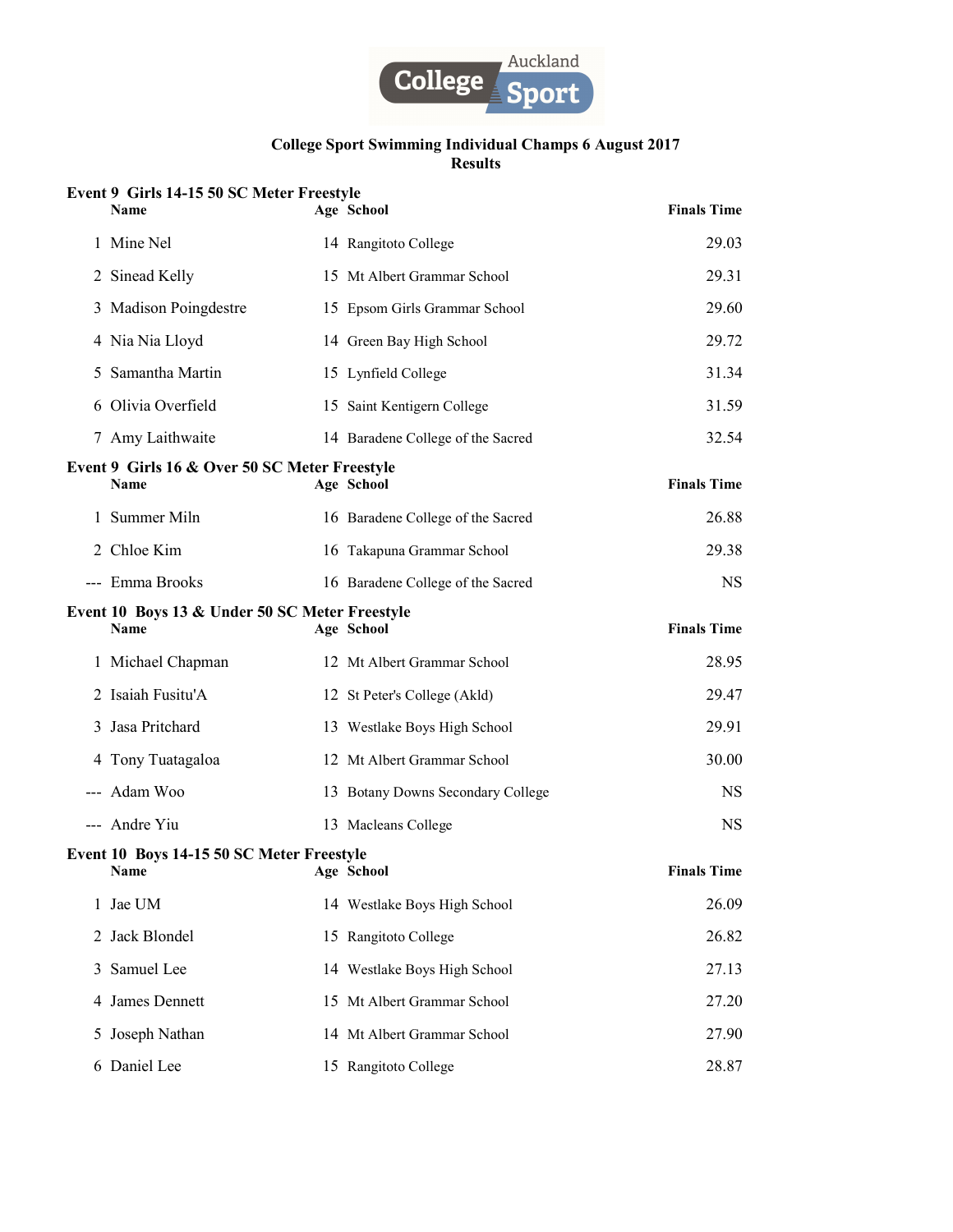

| Event 10 Boys 16 & Over 50 SC Meter Freestyle<br><b>Name</b>    | Age School                    | <b>Finals Time</b> |
|-----------------------------------------------------------------|-------------------------------|--------------------|
| 1 Jason Churches                                                | 17 Westlake Boys High School  | 26.37              |
| 2 Joshua Lee                                                    | 16 Westlake Boys High School  | 26.47              |
| 3 Kyle Shears                                                   | 16 Westlake Boys High School  | 26.53              |
| 4 Mitchell Landall                                              | 17 St Peter's College (Akld)  | 26.69              |
| 5 Flynn Oberdries                                               | 16 Mt Albert Grammar School   | 26.71              |
| Event 11 Girls 13 & Under 100 SC Meter Butterfly<br><b>Name</b> | Age School                    | <b>Finals Time</b> |
| 1 Brearna Crawford                                              | 13 Mt Albert Grammar School   | 1:05.38            |
| 2 Brooke Hill                                                   | 13 Saint Kentigern College    | 1:12.22            |
| 3 Caitlin O'Reilly                                              | 12 Carmel College             | 1:15.81            |
| 4 Alice Raea                                                    | 12 Epsom Girls Grammar School | 1:18.34            |
| 5 India Doo                                                     | 13 Saint Kentigern College    | 1:19.38            |
| 6 Hannah Milne                                                  | 13 St Cuthbert's College      | 1:20.00            |
| 7 Chantal Rapley                                                | 12 Rangitoto College          | 1:26.53            |
| --- Nicole Lockie                                               | 13 Diocesan School for Girls  | <b>NS</b>          |
| Event 11 Girls 14-15 100 SC Meter Butterfly<br>Name             | Age School                    | <b>Finals Time</b> |
| 1 Lily Zhang                                                    | 14 Northcote College          | 1:07.00            |
| 2 Mine Nel                                                      | 14 Rangitoto College          | 1:11.44            |
| 3 Eva Williams                                                  | 15 Mt Albert Grammar School   | 1:13.81            |
| 4 Samantha Martin                                               | 15 Lynfield College           | 1:16.53            |
| 5 Olivia Overfield                                              | 15 Saint Kentigern College    | 1:17.18            |
| --- Jade Hollick                                                | 15 Takapuna Grammar School    | NS.                |
| Event 12 Boys 13 & Under 100 SC Meter Butterfly<br>Name         | Age School                    | <b>Finals Time</b> |
| 1 Samuel Poching                                                | 13 Rangitoto College          | 1:04.15            |
| 2 Adam DE Souza                                                 | 12 Rangitoto College          | 1:06.21            |
| 3 Michael Chapman                                               | 12 Mt Albert Grammar School   | 1:09.00            |
| 4 Mitch Grigorov                                                | 13 Westlake Boys High School  | 1:15.16            |
| Event 12 Boys 14-15 100 SC Meter Butterfly<br>Name              | Age School                    | <b>Finals Time</b> |
|                                                                 |                               |                    |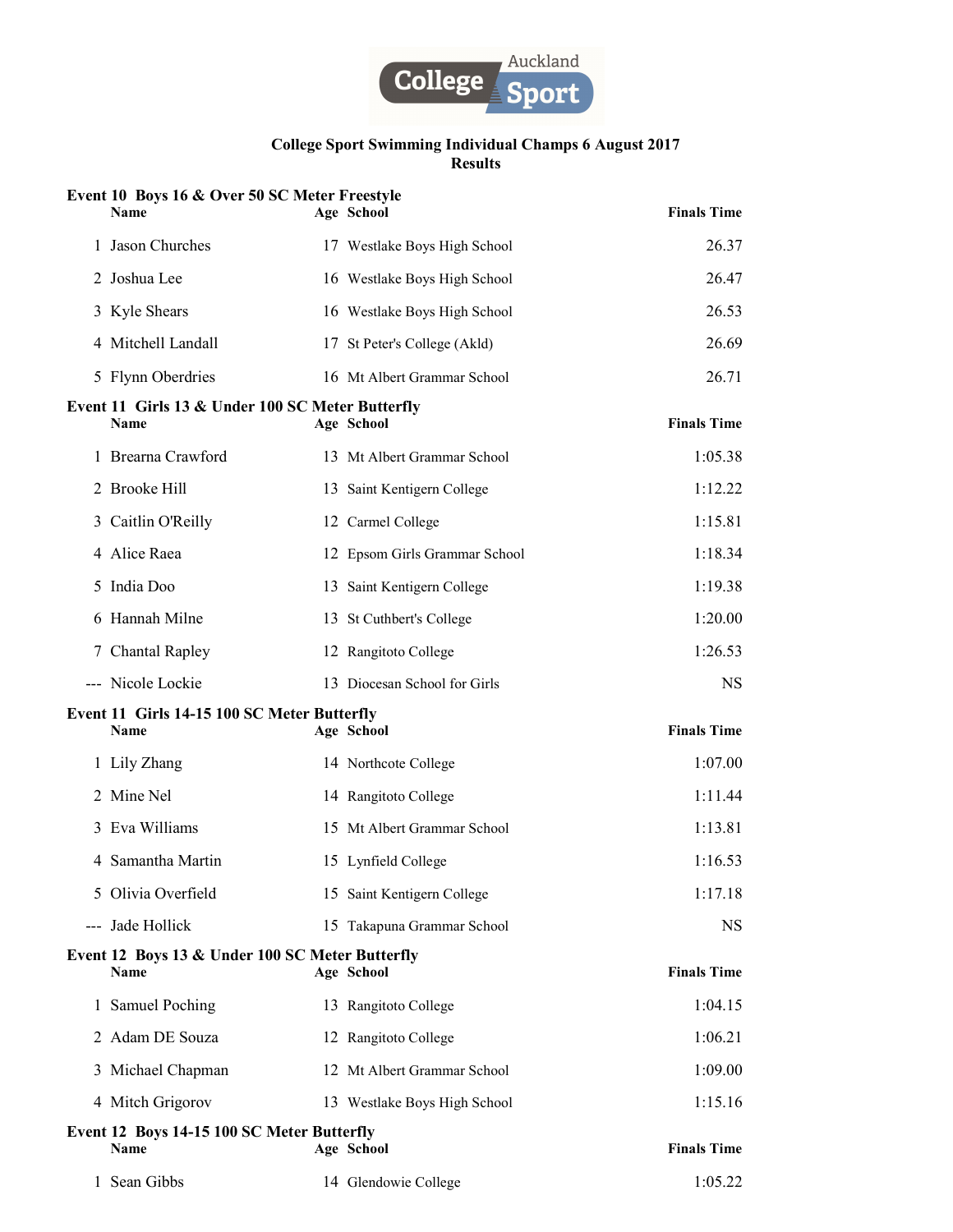

|     | Event 12 Boys 16 & Over 100 SC Meter Butterfly<br><b>Name</b>     | Age School                        | <b>Finals Time</b> |
|-----|-------------------------------------------------------------------|-----------------------------------|--------------------|
|     | 1 Joshua Lee                                                      | 16 Westlake Boys High School      | 1:00.87            |
|     | 2 Sebastien Priscott                                              | 16 St Peter's College (Akld)      | 1:04.63            |
|     | 3 Kyle Shears                                                     | 16 Westlake Boys High School      | 1:06.94            |
|     | 4 Mitchell Landall                                                | 17 St Peter's College (Akld)      | 1:06.97            |
|     | Event 13 Girls 13 & Under 100 SC Meter Breaststroke<br>Name       | Age School                        | <b>Finals Time</b> |
|     | 1 Brearna Crawford                                                | 13 Mt Albert Grammar School       | 1:13.50            |
|     | 2 Trelise Dance                                                   | 12 Sancta Maria College           | 1:18.19            |
|     | 3 Lucy Woodall                                                    | 13 Mt Albert Grammar School       | 1:26.27            |
|     | 4 Raewen Puntanar                                                 | 13 Carmel College                 | 1:29.19            |
|     | 5 Luciana Hall                                                    | 12 Carmel College                 | 1:29.38            |
|     | 6 Alice Raea                                                      | 12 Epsom Girls Grammar School     | 1:30.15            |
|     | 7 Grace LI                                                        | 13 Carmel College                 | 1:30.66            |
|     | 8 Caitlin O'Reilly                                                | 12 Carmel College                 | 1:36.84            |
|     | 9 Vittoria DI Pietro Selwyn                                       | 13 Diocesan School for Girls      | 1:36.90            |
|     | Event 13 Girls 14-15 100 SC Meter Breaststroke<br><b>Name</b>     | Age School                        | <b>Finals Time</b> |
|     | 1 Vasilina Shipilova                                              | 15 Mt Albert Grammar School       | 1:17.37            |
|     | --- Ella Speight                                                  | 15 Mt Albert Grammar School       | DQ                 |
|     | Event 14 Boys 13 & Under 100 SC Meter Breaststroke<br><b>Name</b> | Age School                        | <b>Finals Time</b> |
|     | 1 Jacob Wong Woo                                                  | 13 Rosmini College                | 1:12.40            |
|     | 2 Andre Yiu                                                       | 13 Macleans College               | 1:15.87            |
|     | 3 Keelin Reedy                                                    | 13 Northcote College              | 1:29.91            |
| --- | Adam Woo                                                          | 13 Botany Downs Secondary College | <b>NS</b>          |
|     | Event 14 Boys 14-15 100 SC Meter Breaststroke<br>Name             | Age School                        | <b>Finals Time</b> |
|     | 1 Jae UM                                                          | 14 Westlake Boys High School      | 1:13.88            |
|     | 2 Lyall Hill                                                      | 15 Te Aho O Te Kura Pounamu       | 1:16.43            |
|     | 3 Daniel Lee                                                      | 15 Rangitoto College              | 1:19.50            |
|     | 4 Hoani Hakiwai                                                   | 15 Green Bay High School          | 1:20.84            |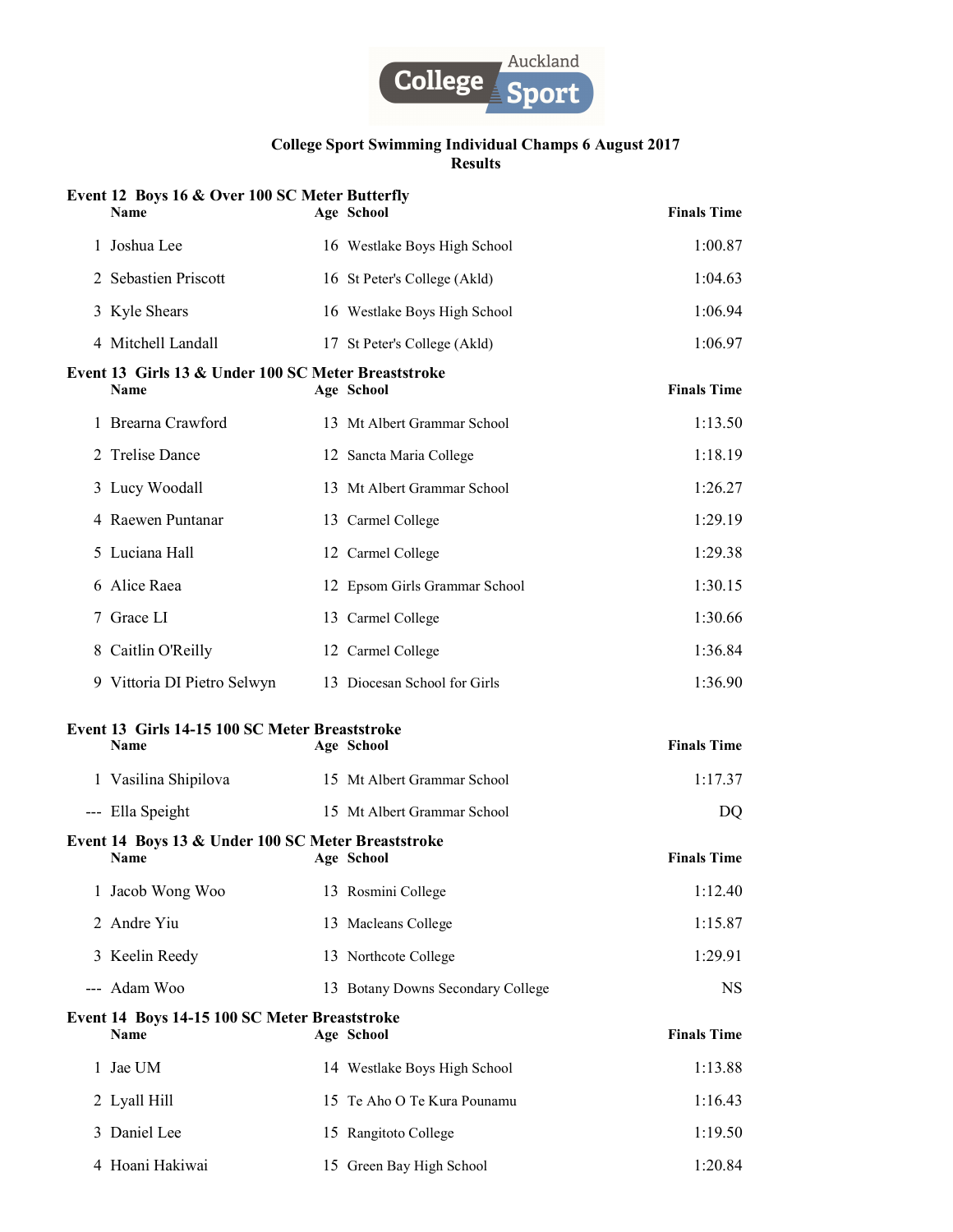

|   | Event 14 Boys 16 & Over 100 SC Meter Breaststroke<br><b>Name</b> | Age School                        | <b>Finals Time</b> |
|---|------------------------------------------------------------------|-----------------------------------|--------------------|
|   | 1 Michael Worsfold                                               | 16 Takapuna Grammar School        | 1:10.44            |
|   | Event 15 Girls 13 & Under 100 SC Meter Backstroke<br><b>Name</b> | Age School                        | <b>Finals Time</b> |
|   | 1 Chloe Seaman                                                   | 13 Westlake Girls High School     | 1:10.03            |
|   | 2 Alida Seits                                                    | 13 Mt Albert Grammar School       | 1:12.03            |
| 3 | Jesse Welsh                                                      | 12 Diocesan School for Girls      | 1:12.69            |
|   | 4 Jelani Wetzell                                                 | 13 Westlake Girls High School     | 1:12.72            |
| 5 | Hannah Milne                                                     | 13 St Cuthbert's College          | 1:14.34            |
|   | 6 Lucy Woodall                                                   | 13 Mt Albert Grammar School       | 1:15.22            |
|   | 7 Leyah Wadham                                                   | 13 Rangitoto College              | 1:15.51            |
|   | 8 Isla Marsh                                                     | 12 Mt Albert Grammar School       | 1:17.19            |
|   | 9 Chantal Rapley                                                 | 12 Rangitoto College              | 1:17.41            |
|   | 10 Raewen Puntanar                                               | 13 Carmel College                 | 1:19.44            |
|   | --- Nicole Lockie                                                | 13 Diocesan School for Girls      | NS.                |
|   | --- Tegan Jenkins                                                | 13 Westlake Girls High School     | <b>NS</b>          |
|   | Event 15 Girls 14-15 100 SC Meter Backstroke<br><b>Name</b>      | Age School                        | <b>Finals Time</b> |
|   | 1 Lily Zhang                                                     | 14 Northcote College              | 1:06.09            |
|   | 2 Vasilina Shipilova                                             | 15 Mt Albert Grammar School       | 1:07.84            |
|   | 3 Sinead Kelly                                                   | 15 Mt Albert Grammar School       | 1:11.00            |
|   | 4 Sarah Brooks                                                   | 14 Baradene College of the Sacred | 1:13.41            |
|   | 5 Eva Williams                                                   | 15 Mt Albert Grammar School       | 1:15.13            |
|   | Event 15 Girls 16 & Over 100 SC Meter Backstroke<br><b>Name</b>  | Age School                        | <b>Finals Time</b> |
|   | --- Emma Brooks                                                  | 16 Baradene College of the Sacred | <b>NS</b>          |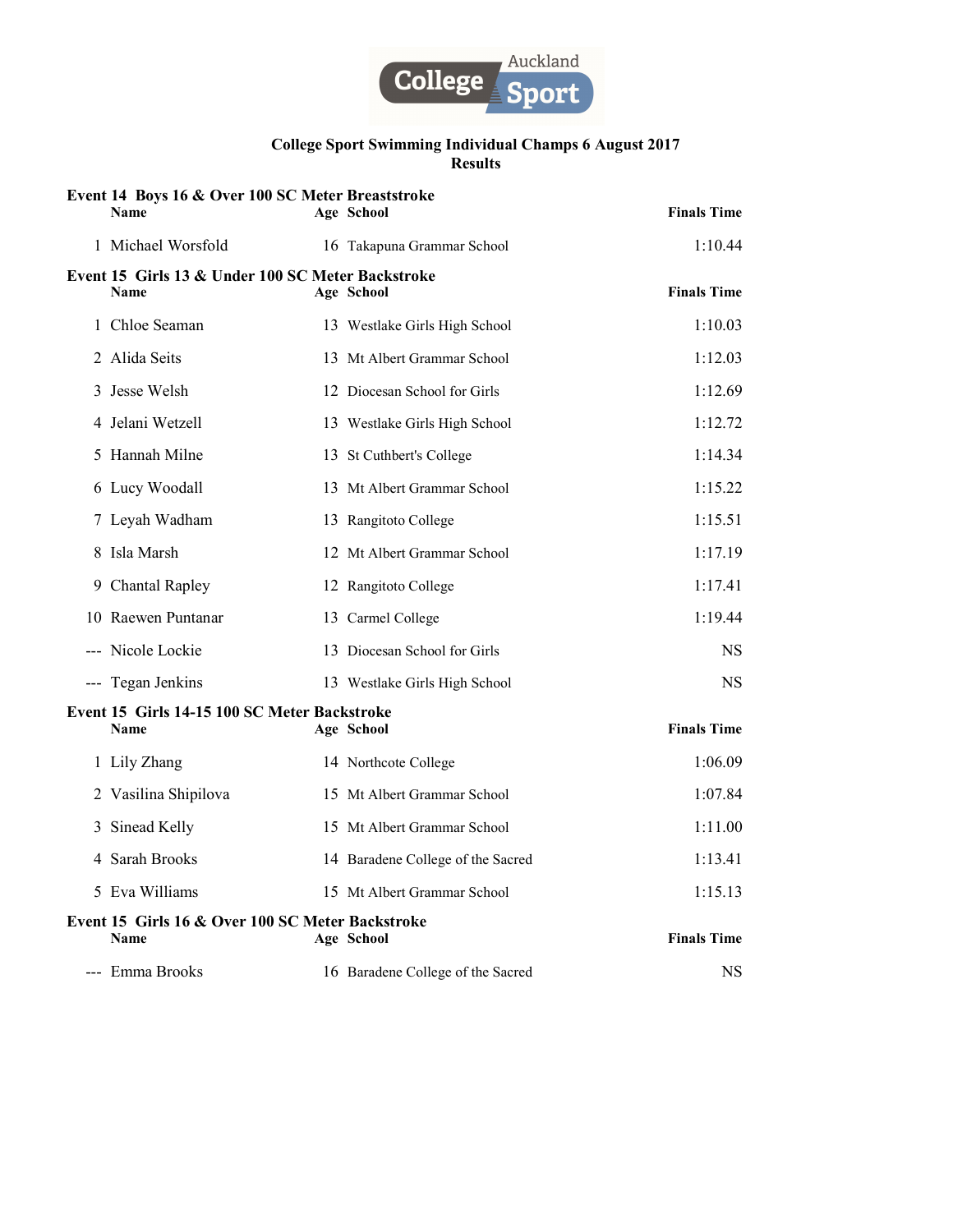

# Event 16 Boys 13 & Under 100 SC Meter Backstroke

| Name                                                            | Age School                    | <b>Finals Time</b> |
|-----------------------------------------------------------------|-------------------------------|--------------------|
| 1 Samuel Poching                                                | 13 Rangitoto College          | 1:04.06            |
| 2 Cameron Gray                                                  | 13 Westlake Boys High School  | 1:05.50            |
| 3 Tony Tuatagaloa                                               | 12 Mt Albert Grammar School   | 1:15.40            |
| 4 Robbie Davies                                                 | 12 Westlake Boys High School  | 1:16.78            |
| 5 Isaiah Fusitu'A                                               | 12 St Peter's College (Akld)  | 1:17.66            |
| 6 Jasa Pritchard                                                | 13 Westlake Boys High School  | 1:21.03            |
| 7 Keelin Reedy                                                  | 13 Northcote College          | 1:22.69            |
| Event 16 Boys 14-15 100 SC Meter Backstroke<br><b>Name</b>      | Age School                    | <b>Finals Time</b> |
| 1 Jarod Kropp                                                   | 15 Pinehurst School           | 1:03.94            |
| 2 Joseph Nathan                                                 | 14 Mt Albert Grammar School   | 1:07.91            |
| Event 16 Boys 16 & Over 100 SC Meter Backstroke<br><b>Name</b>  | Age School                    | <b>Finals Time</b> |
| 1 Jason Churches                                                | 17 Westlake Boys High School  | 1:03.72            |
| 2 Joshua Lee                                                    | 16 Westlake Boys High School  | 1:07.39            |
|                                                                 |                               |                    |
| Event 17 Girls 13 & Under 100 SC Meter Freestyle<br><b>Name</b> | Age School                    | <b>Finals Time</b> |
| 1 Brearna Crawford                                              | 13 Mt Albert Grammar School   | 59.28              |
| 2 Jelani Wetzell                                                | 13 Westlake Girls High School | 1:02.25            |
| 3 Brooke Hill                                                   | 13 Saint Kentigern College    | 1:04.82            |
| 4 India Doo                                                     | 13 Saint Kentigern College    | 1:04.85            |
| 5 Grace LI                                                      | 12 St Cuthbert's College      | 1:07.78            |
| 6 Lucy Woodall                                                  | 13 Mt Albert Grammar School   | 1:08.72            |
| 7 Jesse Welsh                                                   | 12 Diocesan School for Girls  | 1:08.84            |
| 8 Alida Seits                                                   | 13 Mt Albert Grammar School   | 1:09.17            |
| 9 Hannah Milne                                                  | 13 St Cuthbert's College      | 1:12.53            |
| 10 Nathalie Fuentes                                             | 12 Carmel College             | 1:13.06            |
| 11 Vittoria DI Pietro Selwyn                                    | 13 Diocesan School for Girls  | 1:17.22            |
| --- Grace LI                                                    | 13 Carmel College             | NS.                |
| --- Edie Ancell                                                 | 12 Mt Albert Grammar School   | <b>NS</b>          |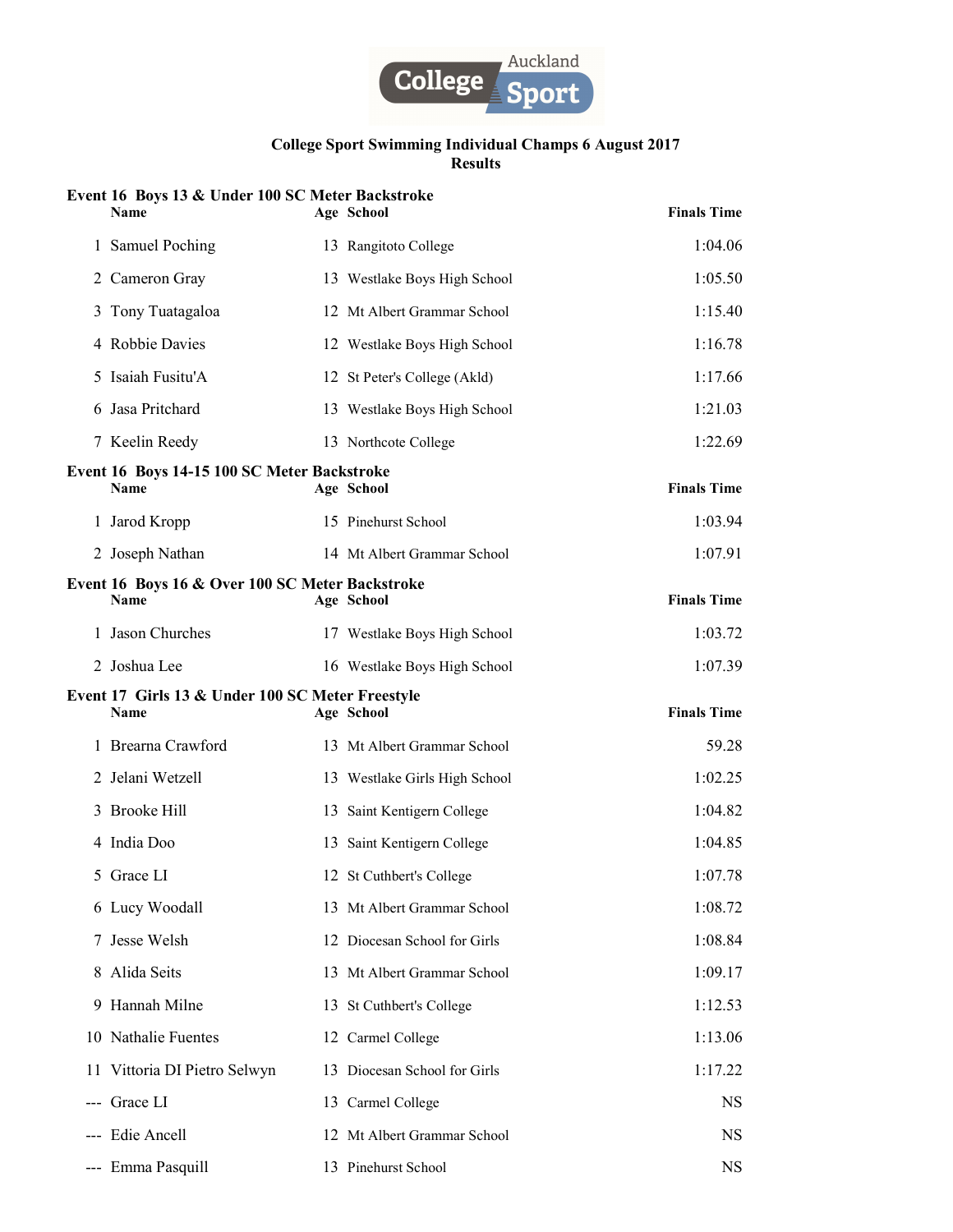

# College Sport Swimming Individual Champs 6 August 2017

Results

|   | Event 17 Girls 14-15 100 SC Meter Freestyle<br><b>Name</b>     | Age School                        | <b>Finals Time</b> |
|---|----------------------------------------------------------------|-----------------------------------|--------------------|
|   | 1 Lily Zhang                                                   | 14 Northcote College              | 1:02.13            |
|   | 2 Vasilina Shipilova                                           | 15 Mt Albert Grammar School       | 1:05.38            |
|   | 3 Sarah Brooks                                                 | 14 Baradene College of the Sacred | 1:05.78            |
|   | 4 Nia Nia Lloyd                                                | 14 Green Bay High School          | 1:06.16            |
| 5 | Samantha Martin                                                | 15 Lynfield College               | 1:07.22            |
|   | 6 Amy Laithwaite                                               | 14 Baradene College of the Sacred | 1:08.63            |
|   | Event 17 Girls 16 & Over 100 SC Meter Freestyle<br><b>Name</b> | Age School                        | <b>Finals Time</b> |
|   | 1 Summer Miln                                                  | 16 Baradene College of the Sacred | 58.87              |
|   | 2 Chloe Kim                                                    | 16 Takapuna Grammar School        | 1:06.90            |
|   | Event 18 Boys 13 & Under 100 SC Meter Freestyle<br><b>Name</b> | Age School                        | <b>Finals Time</b> |
|   | 1 Samuel Poching                                               | 13 Rangitoto College              | 59.03              |
|   | 2 Cameron Gray                                                 | 13 Westlake Boys High School      | 1:00.84            |
|   | 3 Adam DE Souza                                                | 12 Rangitoto College              | 1:01.22            |
|   | 4 Michael Chapman                                              | 12 Mt Albert Grammar School       | 1:02.85            |
|   | 5 Mitch Grigorov                                               | 13 Westlake Boys High School      | 1:05.12            |
|   | 6 Ethan Pope                                                   | 13 Elim Christian College         | 1:06.75            |
|   | 7 Isaiah Fusitu'A                                              | 12 St Peter's College (Akld)      | 1:08.00            |
|   | 8 Robbie Davies                                                | 12 Westlake Boys High School      | 1:08.59            |
| 9 | Jasa Pritchard                                                 | 13 Westlake Boys High School      | 1:16.47            |
|   | 10 Jingyao (Tony) Gao                                          | 12 Pinehurst School               | 1:23.56            |
|   | Event 18 Boys 14-15 100 SC Meter Freestyle<br>Name             | Age School                        | <b>Finals Time</b> |
|   | 1 Sean Gibbs                                                   | 14 Glendowie College              | 57.69              |
|   | 2 Lyall Hill                                                   | 15 Te Aho O Te Kura Pounamu       | 58.47              |
|   | 3 James Dennett                                                | 15 Mt Albert Grammar School       | 1:01.25            |
|   | 4 Joseph Nathan                                                | 14 Mt Albert Grammar School       | 1:01.94            |
| 5 | Jarod Kropp                                                    | 15 Pinehurst School               | 1:02.12            |
|   | 6 Hoani Hakiwai                                                | 15 Green Bay High School          | 1:03.34            |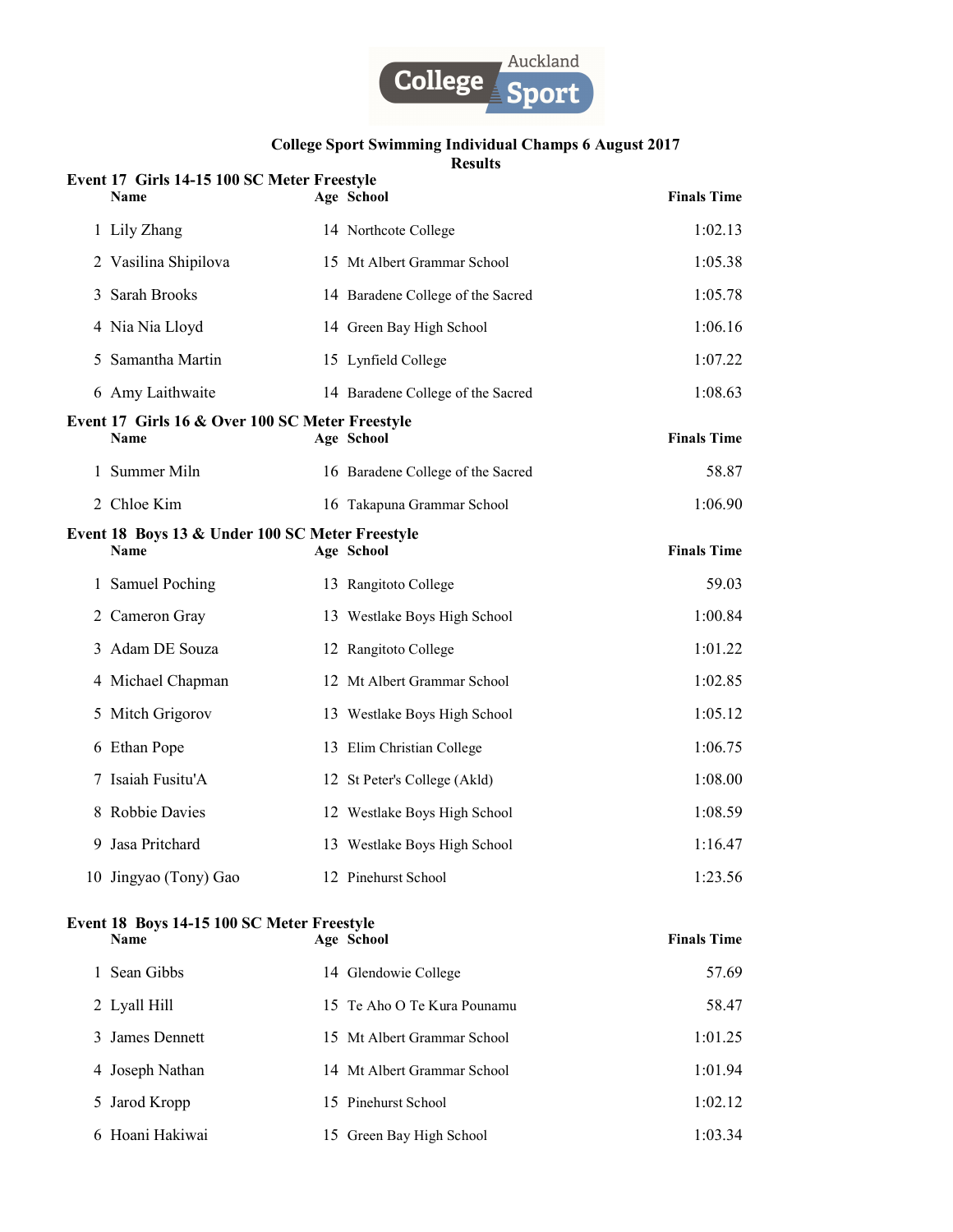

| Event 18 Boys 16 & Over 100 SC Meter Freestyle<br><b>Name</b> | Age School                        | <b>Finals Time</b> |
|---------------------------------------------------------------|-----------------------------------|--------------------|
| 1 Sebastien Priscott                                          | 16 St Peter's College (Akld)      | 56.40              |
| 2 Kyle Shears                                                 | 16 Westlake Boys High School      | 58.39              |
| 3 Mitchell Landall                                            | 17 St Peter's College (Akld)      | 1:10.88            |
| Event 19 Girls 13 & Under 100 SC Meter IM<br><b>Name</b>      | Age School                        | <b>Finals Time</b> |
| 1 Brearna Crawford                                            | 13 Mt Albert Grammar School       | 1:06.63            |
| 2 Chloe Seaman                                                | 13 Westlake Girls High School     | 1:13.78            |
| 3 Brooke Hill                                                 | 13 Saint Kentigern College        | 1:16.09            |
| 4 Lucy Woodall                                                | 13 Mt Albert Grammar School       | 1:17.90            |
| 5 Grace LI                                                    | 12 St Cuthbert's College          | 1:19.60            |
| 6 Isla Marsh                                                  | 12 Mt Albert Grammar School       | 1:19.97            |
| 7 Luciana Hall                                                | 12 Carmel College                 | 1:20.87            |
| 8 Hannah Milne                                                | 13 St Cuthbert's College          | 1:21.18            |
| --- Tegan Jenkins                                             | 13 Westlake Girls High School     | <b>NS</b>          |
| --- Edie Ancell                                               | 12 Mt Albert Grammar School       | <b>NS</b>          |
| --- Nicole Lockie                                             | 13 Diocesan School for Girls      | <b>NS</b>          |
| --- Vittoria DI Pietro Selwyn                                 | 13 Diocesan School for Girls      | <b>NS</b>          |
| Event 19 Girls 14-15 100 SC Meter IM<br><b>Name</b>           | Age School                        | <b>Finals Time</b> |
| 1 Vasilina Shipilova                                          | 15 Mt Albert Grammar School       | 1:10.75            |
| 2 Mine Nel                                                    | 14 Rangitoto College              | 1:11.06            |
| 3 Madison Poingdestre                                         | 15 Epsom Girls Grammar School     | 1:15.09            |
| 4 Sarah Brooks                                                | 14 Baradene College of the Sacred | 1:16.13            |
| 5 Nia Nia Lloyd                                               | 14 Green Bay High School          | 1:17.97            |
| Event 19 Girls 16 & Over 100 SC Meter IM<br>Name              | Age School                        | <b>Finals Time</b> |
| --- Emma Brooks                                               | 16 Baradene College of the Sacred | NS.                |